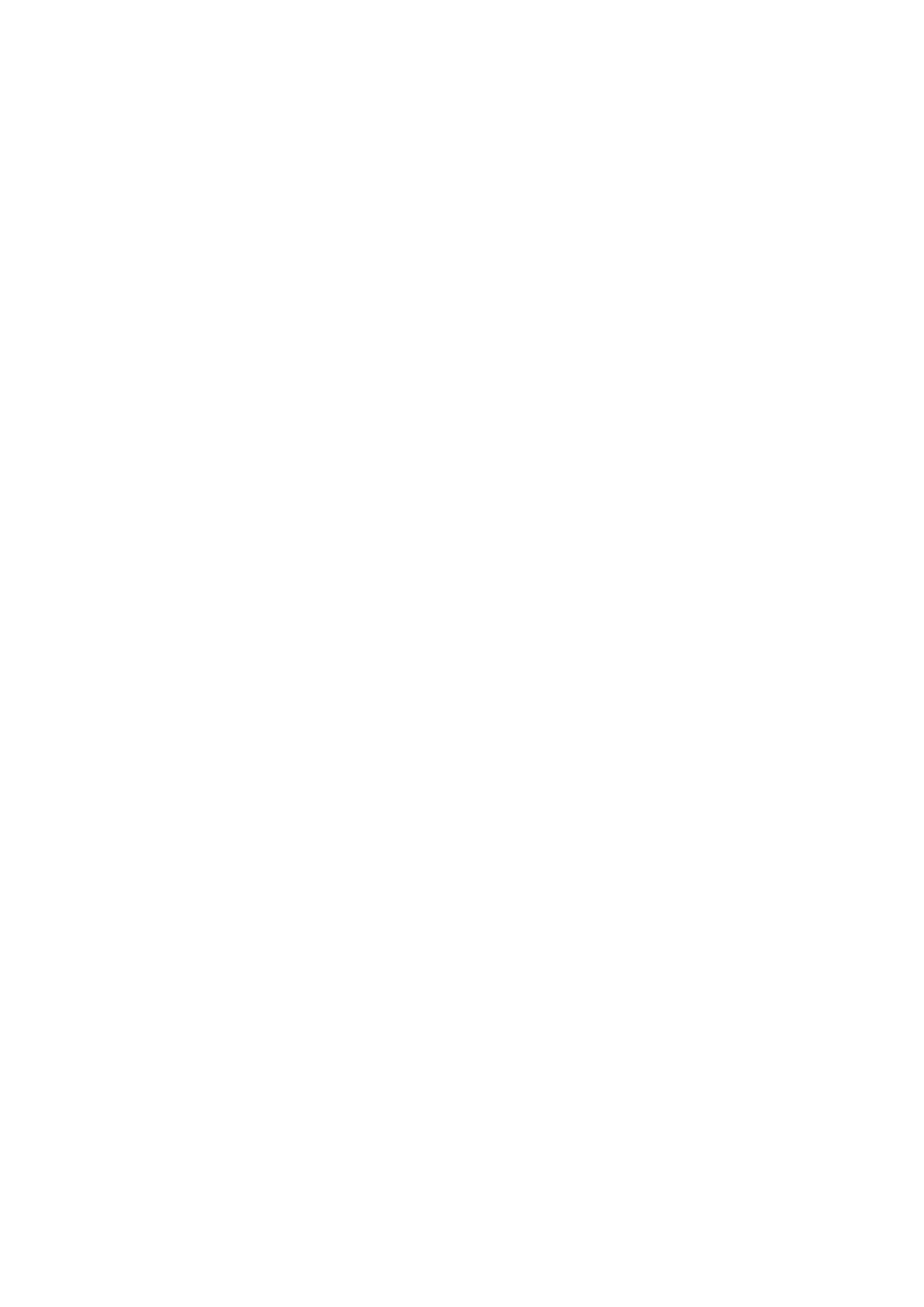## Contents

| 4.5 What information is required and how does the selection procedure work? |  |
|-----------------------------------------------------------------------------|--|
|                                                                             |  |
|                                                                             |  |
|                                                                             |  |
|                                                                             |  |
|                                                                             |  |
|                                                                             |  |
|                                                                             |  |
|                                                                             |  |
|                                                                             |  |
|                                                                             |  |
|                                                                             |  |
|                                                                             |  |
|                                                                             |  |
| Annex: Erasmus for Young Entrepreneurs Commitment                           |  |

3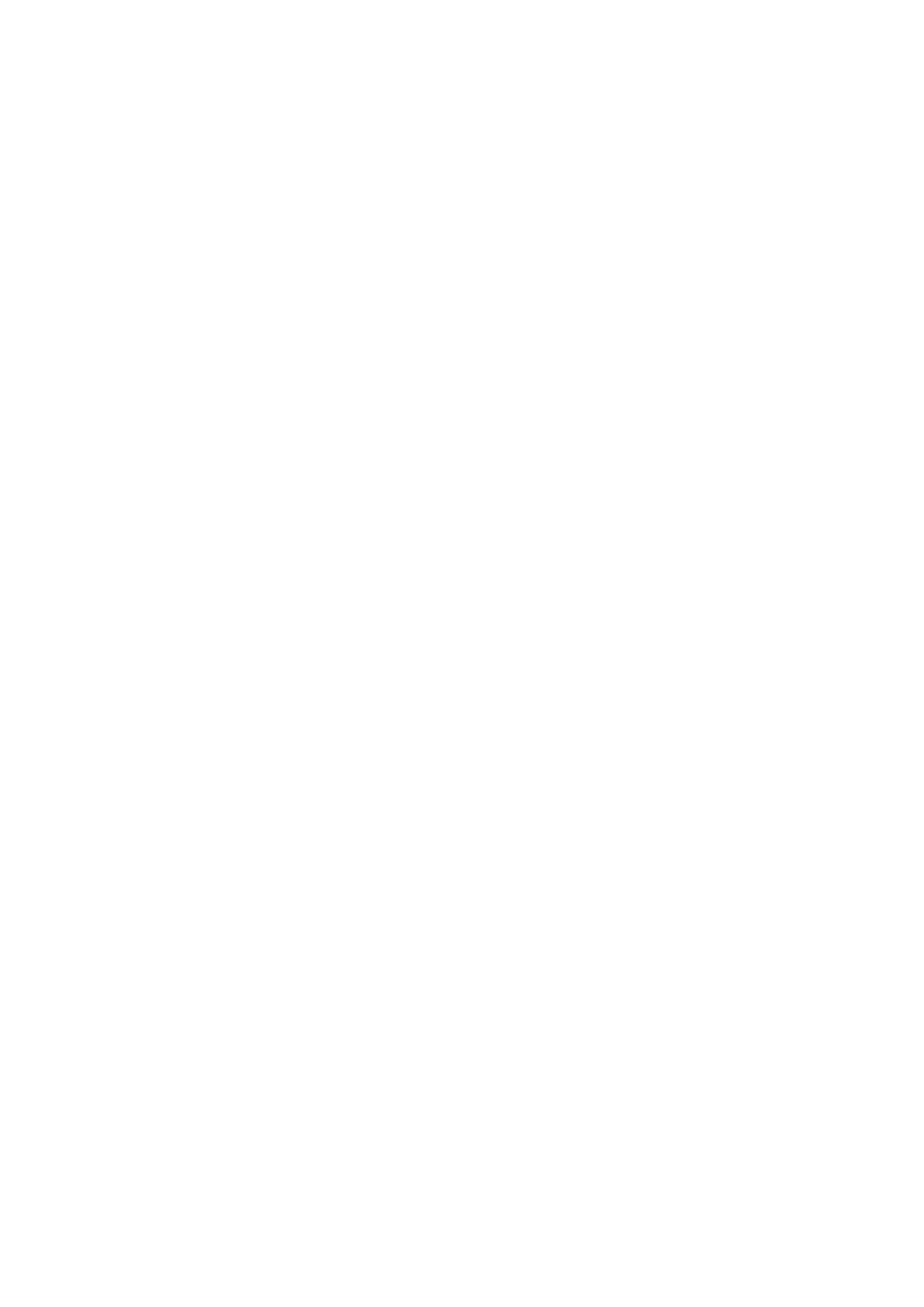## 1.0 Introduction

Erasmus for Young Entrepreneurs is a project initiated by the EU. It aims at helping new entrepreneurs to acquire relevant skills for managing a small or medium-sized enterprise by spending time in an enterprise in another EU country. It contributes to improving their know-how and fosters cross-border transfers of knowledge and experience between entrepreneurs. Erasmus for Young Entrepreneurs comes under the Small Business Act for Europe which considers this project a key contribution "to create an environment within which entrepreneurs and family businesses can thrive and entrepreneurship is rewarded".<sup>1</sup>

This Guide is addressed to everyone interested in participating in the programme, in particular:

- ▶ new entrepreneurs who might want to go abroad to learn from experienced entrepreneurs;
- $\triangleright$  experienced entrepreneurs who might want to host new entrepreneurs;
- providers of business-related services who support entrepreneurs and the development of entrepreneurship.

The Guide provides information about:

- $\cdot$  the objectives of the programme (Chapter 2.0);
- the structure and basic features of the programme (Chapter 3.0); and
- $\cdot$  the implementation of the programme eligibility, the application procedure and how to participate (Chapter 4.0).

<sup>1</sup> *A "Small Business Act" for Europe, COM(2008) 394 of 25 June 2008, p. 5.*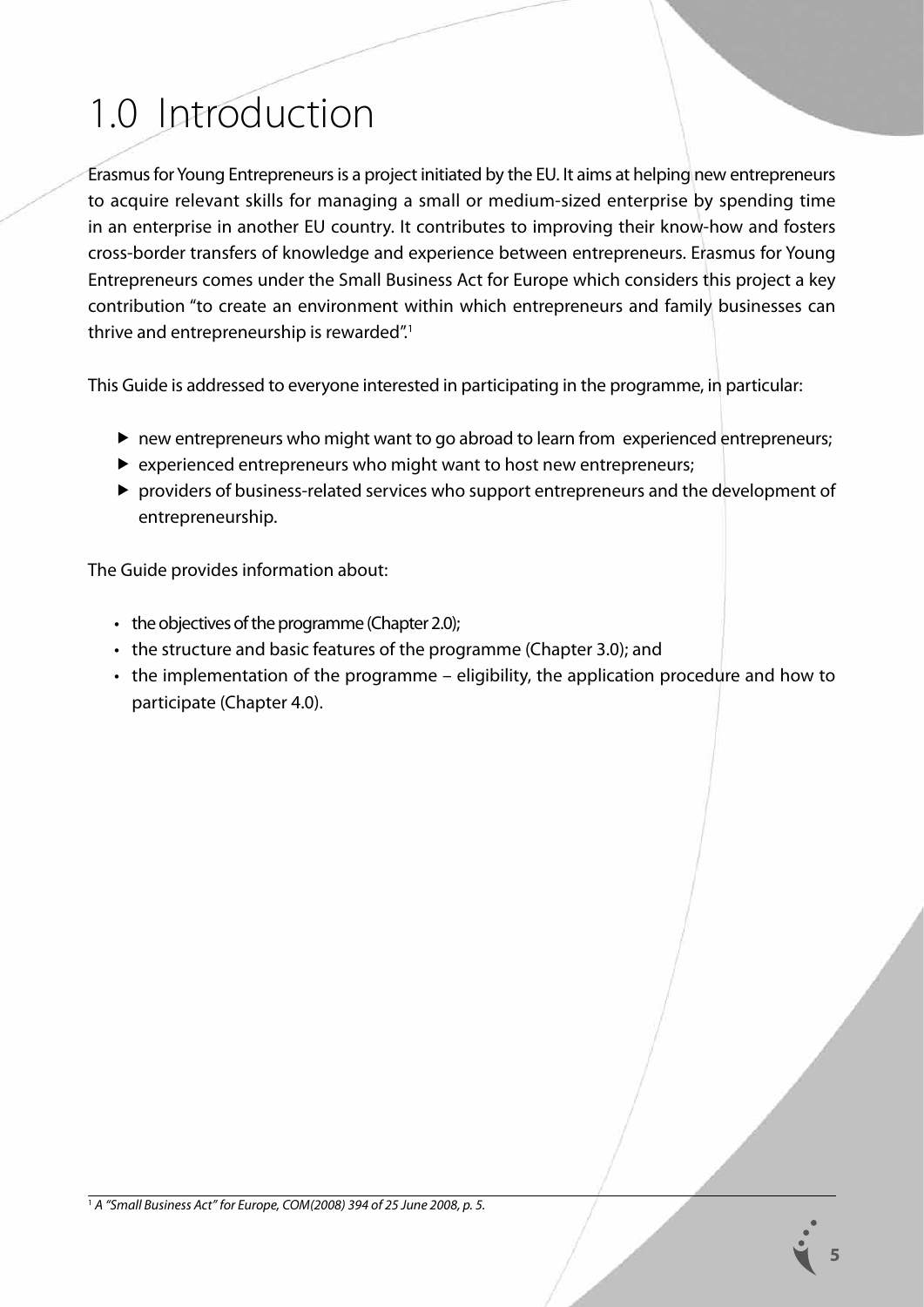## 2.0 Objectives

The general objective of Erasmus for Young Entrepreneurs is to facilitate exchanges of experience, learning and networking for new EU entrepreneurs by means of working with an experienced entrepreneur in another EU country.

The specific objectives of the programme are:

- On-the-job-training for new entrepreneurs in small and medium-sized enterprises (SMEs) elsewhere in the EU in order to facilitate a successful start and development of their business ideas.
- Exchanges of experience and information between entrepreneurs on obstacles and challenges to starting up and developing their businesses.
- To enhance market access and identification of potential partners for new and established businesses in other EU countries.
- Networking by building on knowledge and experience from other European countries.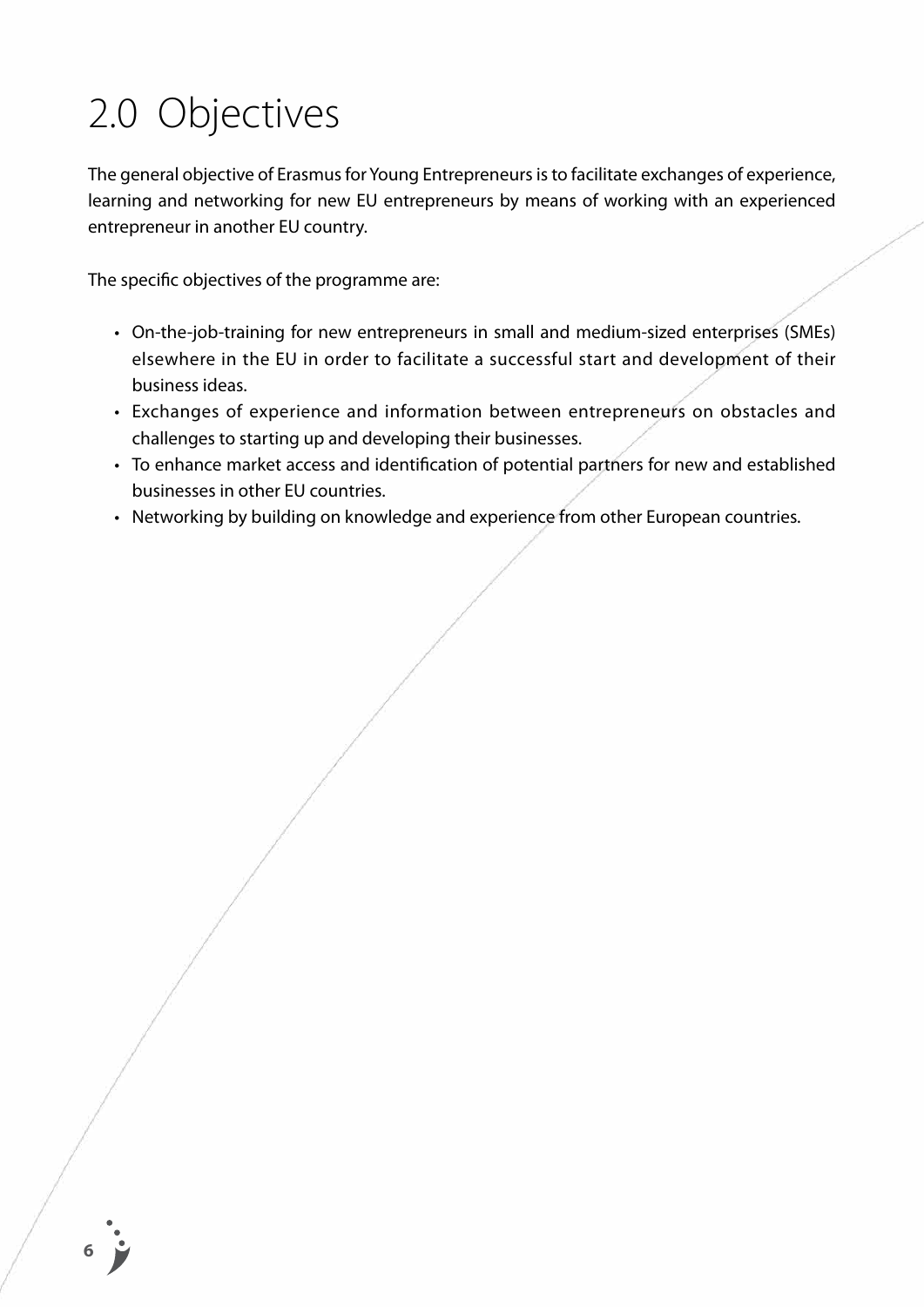## 3.0 Structure

## **3.1 Basic elements**

Erasmus for Young Entrepreneurs provides practical and financial assistance for new entrepreneurs (NE) staying with an experienced host entrepreneur (HE) in another EU country. The typical activities in realising such stays include:

- Matching an eligible NE with an appropriate HE;
- Facilitation of contacts between the NE and HE by intermediary organisations (IOs) active in different countries;
- Coordination of the activities of the IOs by the Erasmus for Young Entrepreneurs Support Office (SO);
- Agreement of the parties involved (i.e. the selected NE, the HE and the IOs responsible) on the conditions for the stay abroad: the Erasmus for Young Entrepreneurs commitment, business/work/learning plan, tasks, responsibilities, financial conditions and legal implications;
- Duration of the stay abroad:  $1 6$  months, with the possibility to divide the stay into slots of a minimum of 1 week spread over a maximum of 12 months.
- Assessment and evaluation of the outcomes by the IOs responsible.

Reporting about the stays abroad and the information flow to the SO and the European Commission will be managed by the IOs.

The basic structure of the programme is illustrated in the following graph:

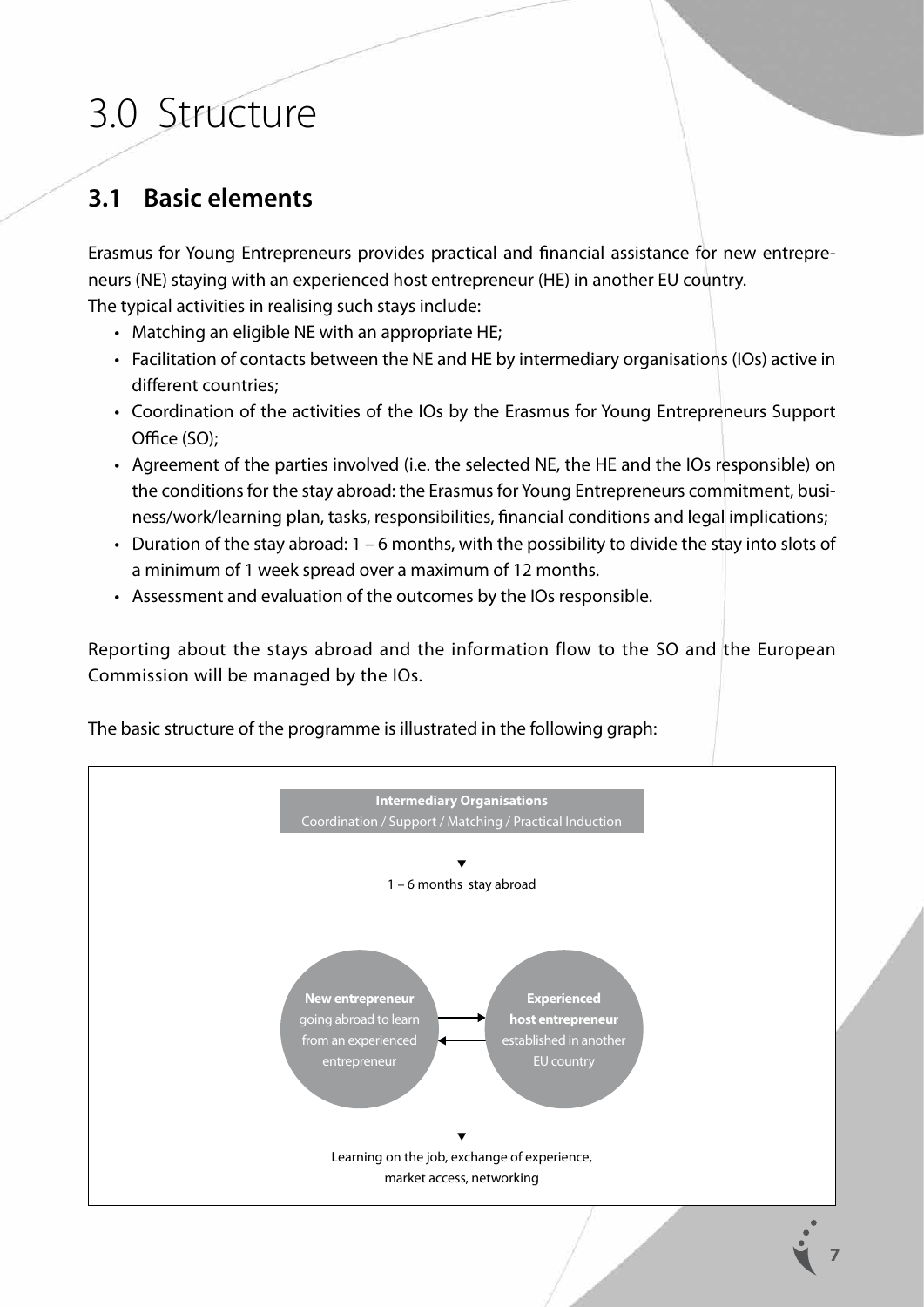### **3.2 Four phases**

The process to identify, validate, implement and evaluate stays abroad comprises the four following phases:

#### 1. Application phase

Interested NEs and HEs apply through an on-line registration tool and establish contact with the IO that they have chosen (see 4.3 below). The IOs responsible screen the entries and, once completed, accept them.

#### 2. MATCHING PHASE

The IOs facilitate contacts between accepted NEs and HEs and seek to make matches. Interested NEs and HEs can also search the programme's database for appropriate partners and make suggestions to the IO that they have chosen.

#### 3. CONTRACTING AND PREPARATION PHASE

The parties involved (NE, HE, IOs responsible) reach agreement on the Erasmus for Young Entrepreneurs commitment, business/work/learning plan, tasks, responsibilities, financial conditions, legal implications, etc. and sign the necessary agreements. The Commission gives the final approval of the match. NEs and HEs participate in preparatory activities organised by the IOs responsible.

#### 4. IMPI EMENTATION PHASE

NEs and HEs complete the stay abroad  $\neq$  in accordance with their needs – in one or more phases and report on them. The IOs responsible monitor the value of the activity and evaluate the results.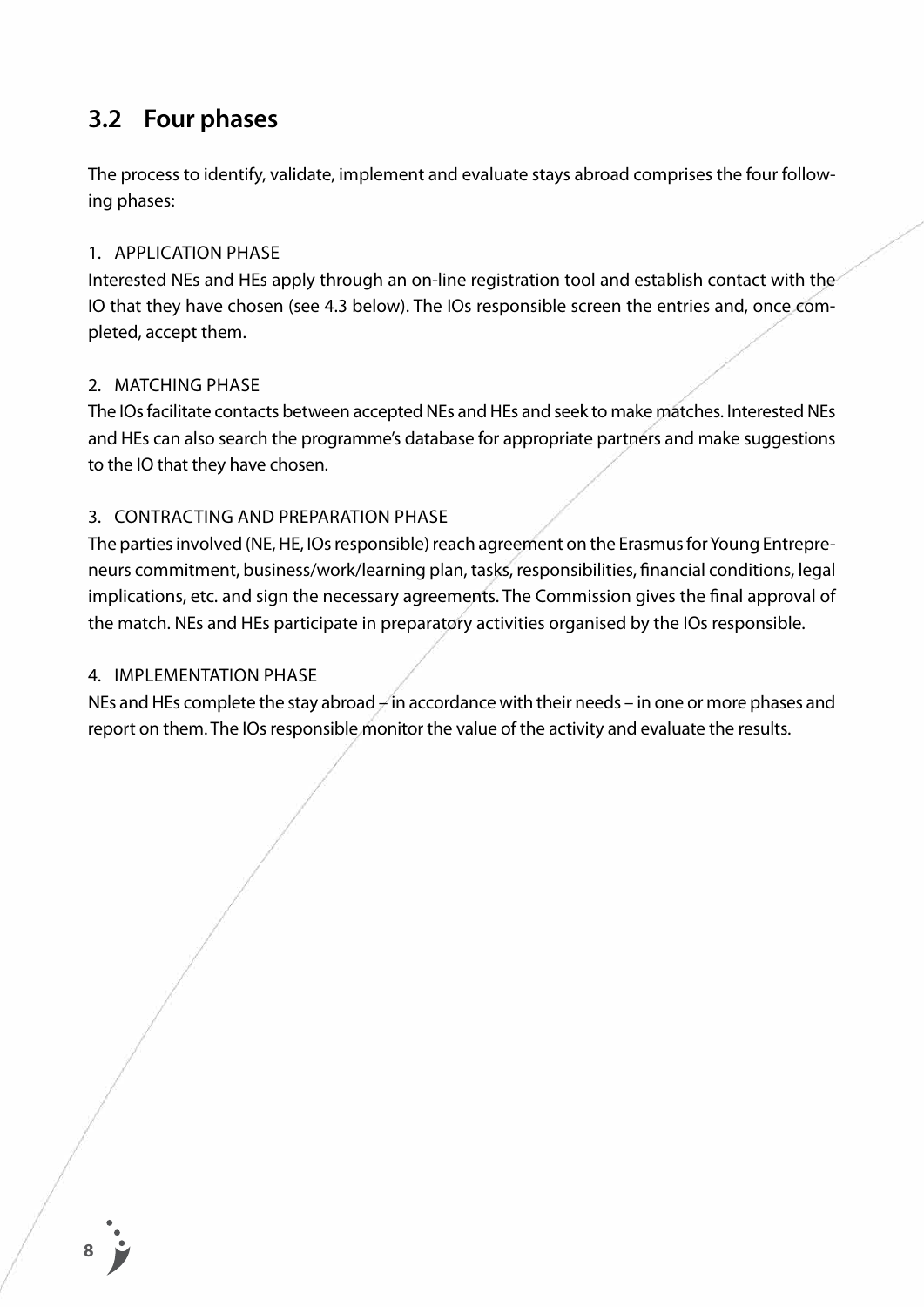## 4.0 Implementation

## **4.1 What will be supported?**

Hosting of an NE by an HE will be supported by the programme, provided it is based on mutual interest, it has been facilitated by eligible IOs, the requirements of the programme are fulfilled and the necessary agreements between all parties involved have been signed. Any sector of the private economy can participate in the programme. Entrepreneurs participating in the project must come from a micro, small or medium-sized enterprise.<sup>1</sup>

The stay abroad needs to be completed within an overall time span of twelve months and should total between one month and six months. Within this time span the stay may be divided into a number of shorter time slots (minimum: one week per slot) which the NE actually spends on site at the HE's enterprise.

Activities of the NE during the stay abroad can for example be:

- shadowing a senior host entrepreneur;
- market research and developing new business opportunities;
- project development, innovation and  $R & D$ ;
- taking a fresh look at existing business operations;
- understanding SME finance;
- branding, sales and marketing of the HE's company;
- work on concrete projects from one or more of the above mentioned areas.

## **4.2 Who can participate?**

#### *4.2.1 New Entrepreneurs (NE)*

NEs are defined as entrepreneurs in the early stages. This includes both nascent (i.e. "would-be") entrepreneurs, who are firmly planning to start their own business based on a viable business plan, and entrepreneurs who have recently started their own business (i.e. been in operation for not more than three years). Whether planned or already existing, the business can be in any sector. NEs should be interested in contributing to the development of the HE's business and making available their own business skills, as well as gaining useful know-how for their own business. NEs must demonstrate a sound educational and vocational background and a viable business idea. NEs should also demonstrate vision, commitment, initiative and creativity. An NE candidate for the programme should also be able and willing to raise additional funds to cover the costs of the stay that exceed the EU's grant.

<sup>1</sup> *As defined at http://ec.europa.eu/enterprise/enterprise\_policy/sme\_definition/index\_en.htm*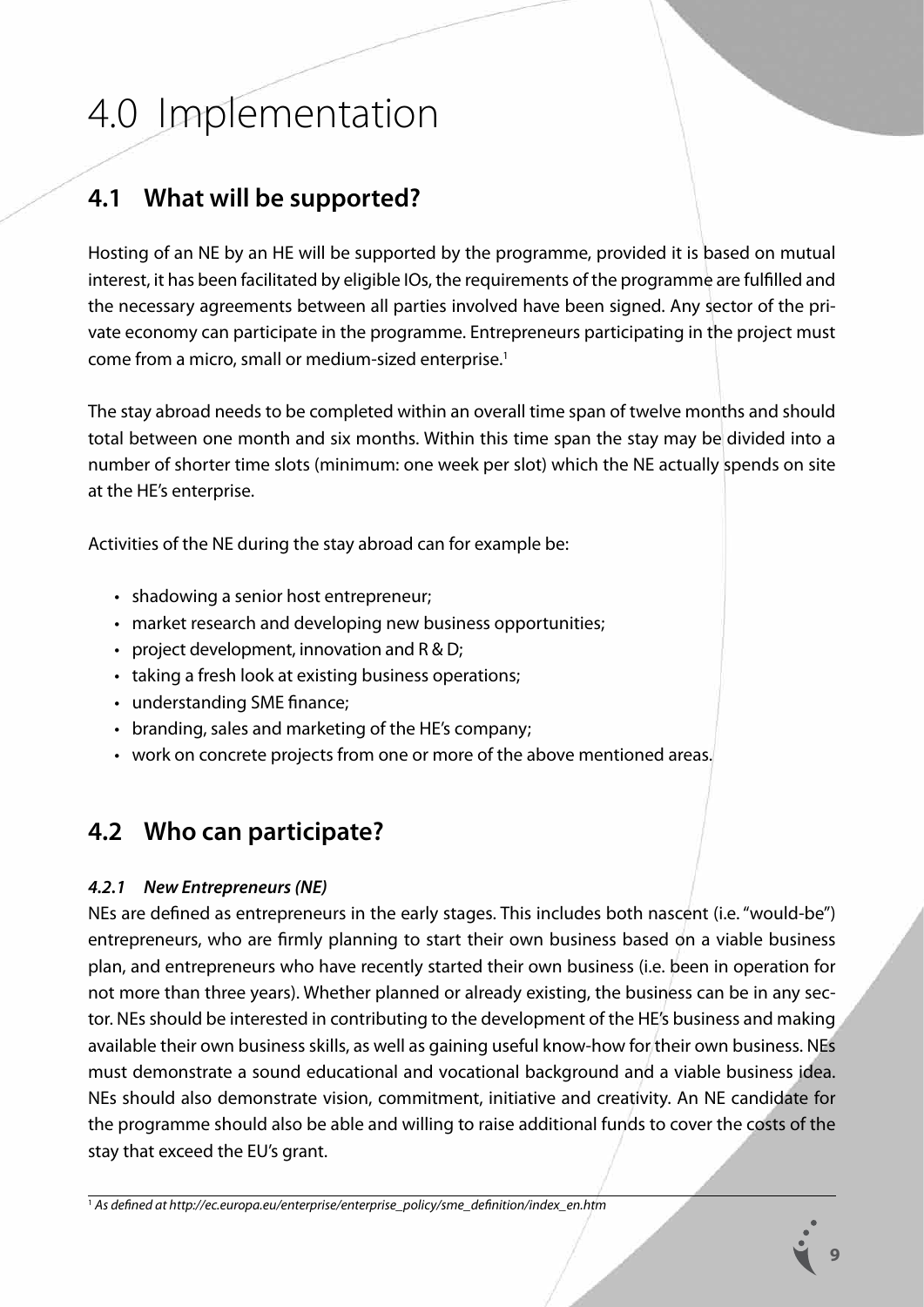#### *4.2.2 Host Entrepreneurs (HE)*

Host entrepreneurs are successful and experienced entrepreneurs (ideally owners of a micro or small enterprise) or persons directly involved in entrepreneurship at SME board level, applying the EU definition of micro, small or medium-sized enterprise<sup>1</sup>. HEs want to share their entrepreneurial experience and to benefit from the concrete contribution which an NE from another country will make to their business. HEs must be committed to work with the NE towards developing his/her entrepreneurial skills and know-how.

### **4.3 Who is facilitating the programme?**

#### *4.3.1 Intermediary Organisations (IOs)*

Intermediary organisations have been officially appointed to establish contacts between NEs and HEs. They are involved in promoting entrepreneurship at European, national or sub-national level. IOs are organised in European partnerships bringing together several partners from different EU Member States. Each partnership cooperates with its counterparts all over the EU. Their main task is to facilitate successful relationships between NEs and HEs and to offer match-making services (such as promotion, information, induction, validation of applications, arranging contacts, issuing contracts, logistical support, etc.). Every relationship between an NE and an HE needs two IOs - one as the contact IO for the NE and the other as the contact IO for the HE - as the NE and HE must be from different countries.

#### *4.3.2 Erasmus for Young Entrepreneurs Support Office (SO)*

A Support Office (SO) established at European level and cooperating closely with the Commission and the IOs ensures consistency in the work done by the IOs and enhances the pan-European dimension of the mobility scheme.

### **4.4 To whom should NEs and HEs apply?**

NEs must submit their applications and HEs their offers via an on-line registration tool. As part of the registration, the NE or HE has to choose one of the IOs officially appointed to handle this task. Ideally, the IOs should be active in the country or region of origin of the NE or HE. The chosen IO will act as guide and contact throughout the process. The list of IOs as well as further information and the access to the registration tool are available at www.erasmus-entrepreneurs.eu and can be obtained from the Erasmus for Young Entrepreneurs Support Office. (see Chapter 5.0 for the address).

### **4.5 What information is required and how does the selection procedure work?**

The IOs are responsible for assessing the quality of the potential relationships that they put to the European Commission for final approval.

<sup>1</sup> *As defined at http://ec.europa.eu/enterprise/enterprise\_policy/sme\_definition/index\_en.htm*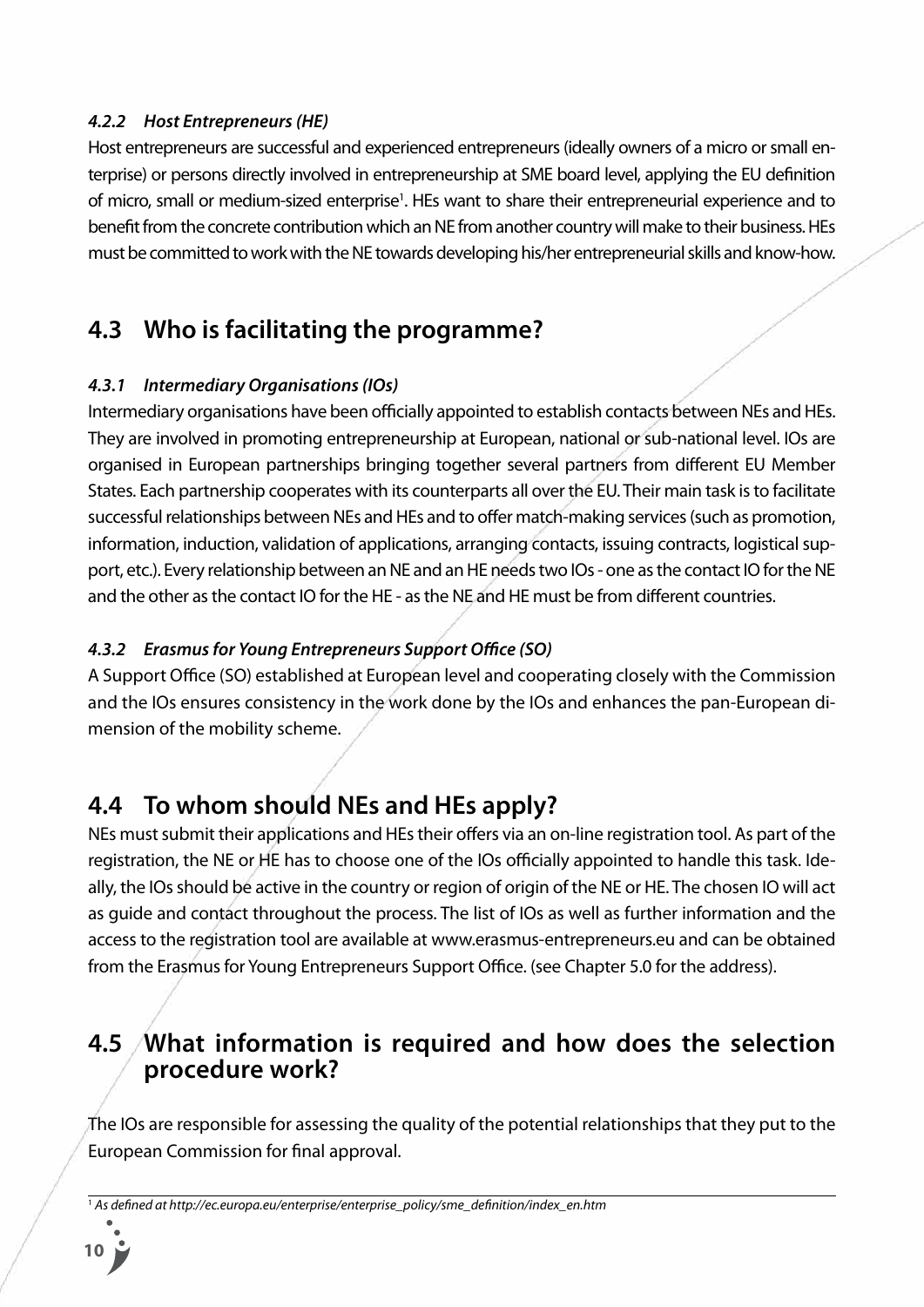NEs will be eligible to participate if they have demonstrated sufficient entrepreneurial skills in the documentation validated by the IO. This information, submitted via a web-based registration form, shall inter alia comprise a CV and give details about relevant skills, experience, education, language knowledge, current sector of activity and motivation to work abroad with an HE, which should be demonstrated by a promising business/work/learning plan linked to a concrete business project.

To be eligible as an HE, experienced and successful entrepreneurs have to demonstrate a strong track record and prove that they are actually engaging in an activity that will give the NE the relevant learning opportunities. Moreover, an HE has to fulfil requirements of good conduct.<sup>1</sup>

The registrations will be stored in a database, which will allow accepted HEs and NEs to search for business partners.

## **4.6 What are the tasks and responsibilities of the participants?**

#### *4.6.1 New Entrepreneurs (NEs)*

The tasks and responsibilities of the NEs are to:

- present a business plan for his/her (future) enterprise and develop a work/learning project for their stay abroad, including work on real-life business tasks;
- sign the Erasmus for Young Entrepreneurs Commitment governing the working relationship between the NE, the HE and the IOs, and
- sign an agreement with the responsible IO specifying the tasks, responsibilities, financial conditions and legal implications of the project within the agreed timetable;
- act as an "Ambassador" for the programme and contribute to establishing a network of new entrepreneurs.

NEs have to fulfil the tasks and responsibilities assigned to them in the agreement to be signed with the IOs responsible before the start of their stay abroad. Payment of the EU funding will depend on the NE's delivering the business/work/learning plan and outputs as well as on final acceptance of their activity reports by the IO responsible. NEs must ensure that their working relationship with the HE and the IO is of high quality.

#### *4.6.2 Host Entrepreneurs (HEs)*

Together with the NE and the IOs, the HE signs the Erasmus for Young Entrepreneurs Commitment governing the working relationship between the partners involved. The HE must ensure that the learning experience and overall working relationship with the NE and the IOs are of high quality and nourish the entrepreneurial mindset of the NE. HEs and NEs are free to enter any further contractual relationship governing their working relationship if they consider this necessary and appropriate and as far this is compatible with the Erasmus for Young Entrepreneurs Commitment" governing the working relationship and with the agreement that the NE has signed with the responsible IO.

<sup>1</sup> *In particular are excluded persons with proven grave professional misconduct, judgment with the force of res judicata for fraud or fraudulent bankruptcy, corruption, involvement in a criminal organisation or any other illegal activity detrimental to the Communities' financial interests.*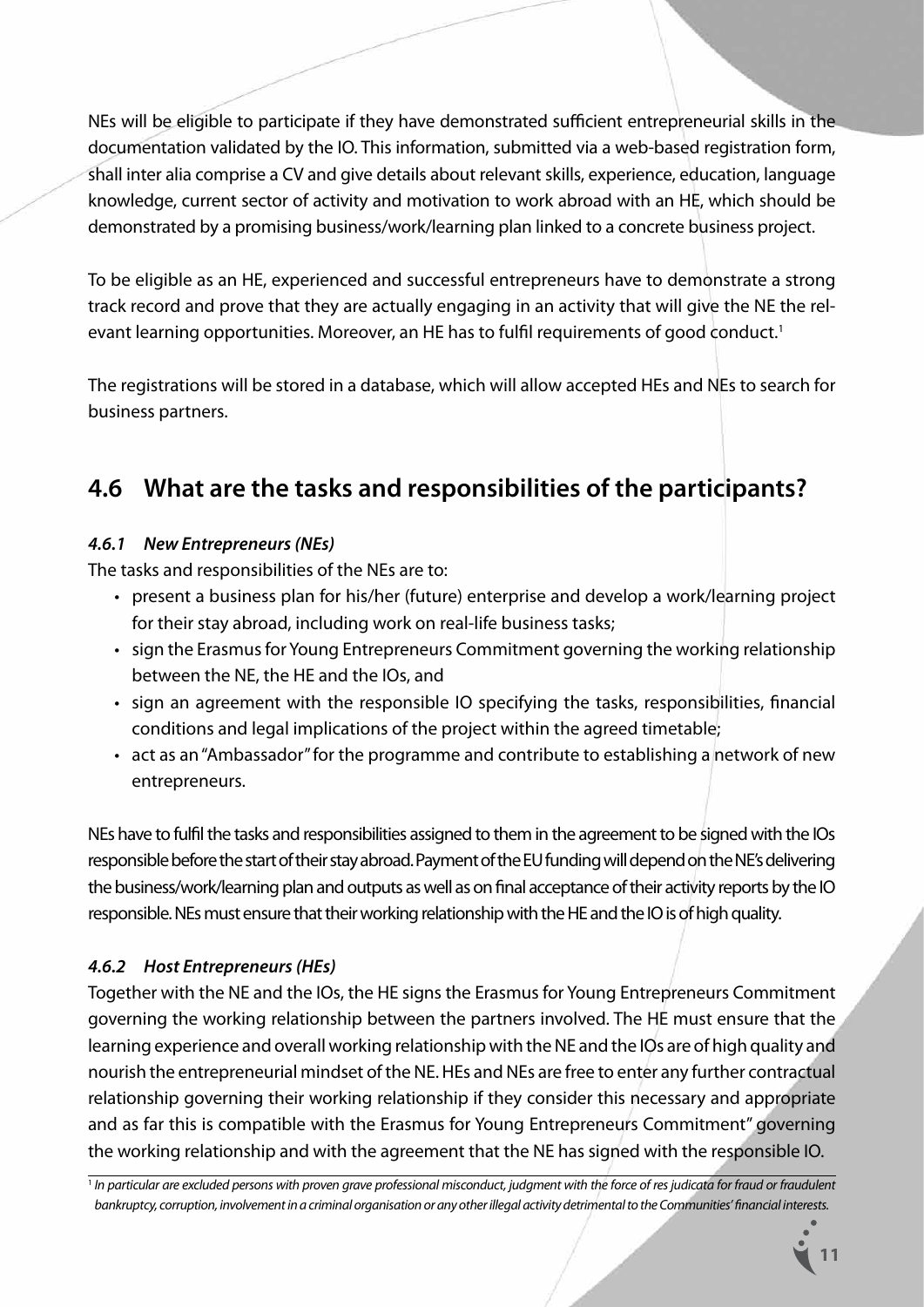#### *4.6.3 Intermediary Organisations (IOs)*

The role of the IOs is central, particularly in forging the working relationships but also in providing support, ensuring quality and evaluating results. The IOs' roles and responsibilities include in particular:

Vis-à-vis NEs:

- acting as a source of information, guidance and assistance to interested applicants;
- $\blacktriangleright$  verifying applications in terms of
	- qualifications;
	- entrepreneurial ambitions and business plan;
	- language skills;
- $\triangleright$  seeking specific placements for eligible NEs;
- ▶ providing practical induction to NEs before their departure;
- $\triangleright$  ensuring that payments are made to NEs;
- acting as a local contact for incoming NEs during their stays, assisting them with practicalities, including health, insurance, housing, transport and compliance with national regulations;
- requesting timely submission of a final activity report;
- $\blacktriangleright$  promoting the establishment of a network of participating entrepreneurs.

Vis-à-vis HEs:

- acting as a source of information, guidance and assistance to potential HEs, including the organisation of information events and proactive calls for participation;
- verifying offers from HEs;
- $\blacktriangleright$  seeking qualified NEs meeting the specifications for the programme;
- $\blacktriangleright$  requesting timely submission of a final report;
- $\triangleright$  establishing an HE network to secure their availability to host NEs.

#### *4.6.4 Erasmus for Young Entrepreneurs Support Office (SO)*

The IOs' activities are coordinated by the Support Office that ensures consistency and quality during implementation of the programme. This Support Office is responsible for ensuring coordination and coherence of the activities. It helps IOs to develop high quality exchanges of entrepreneurs. Its main tasks include marketing and promotion of this initiative, guidance and support to IOs, quality control, development of training material and networking of IOs.

#### *4.6.5 The European Commission*

The Commission bears the overall political and financial responsibility. It manages the grant agreements with the European partnerships and makes sure that the necessary funds are available. Its other roles are to raise awareness of the programme, to give guidance, to approve relationships between NEs and HEs, to ensure evaluation and follow-up and to develop and adapt the project into a continuous programme, based on the lessons learned from completed activities during the pilot phase.

**12**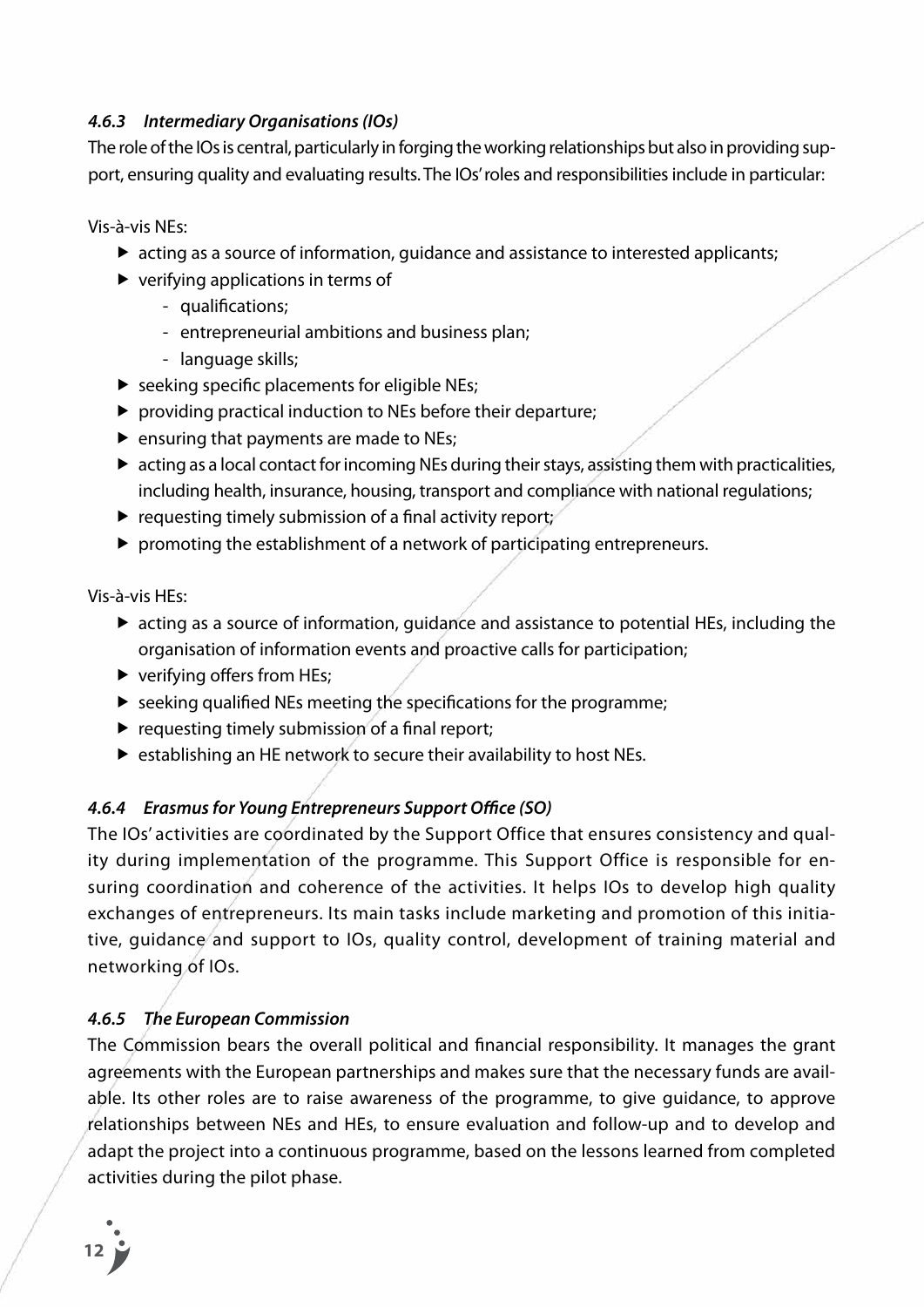## **4.7 What agreements are needed?**

The contractual relationship between the NE, the HE and the IOs involved consists of two main elements:

- The Erasmus for Young Entrepreneurs Commitment by the four partners (the NE, the HE and the two IOs involved) setting out the principles, objectives, and responsibilities (see Annex).
- An agreement between the NE and the IO to which the NE applied (normally in the country of origin of the NE), under which funding can be disbursed to the NE. This agreement specifies the tasks, responsibilities, financial conditions and legal implications of the project within the agreed timetable; annexed to this agreement are the detailed business plan, the work/ learning project for their stay abroad, the aims and objectives, activities, outputs, and timeschedules.

The IO to which the NE has applied is responsible for disbursing financial support to the NE according to the terms set out in the agreement. The IO to which the HE submitted his or her offer to host an NE is responsible for facilitating the relationship at the location of the stay abroad.

## **4.8 What help is available?**

The central website www.erasmus-entrepreneurs.eu provides all the necessary information about the programme. A web-based database linked to the website allows NEs and HEs to submit applications and offers to participate in the programme.

IOs are generally active at national or regional level, supporting NEs and HEs in finding the best matches, facilitating contacts and following the relationships before the stay abroad starts. They offer local assistance to visiting NEs (such as with accommodation, transport, insurance, etc.) during their stay with the HEs.

Besides assisting IOs, the Erasmus for Young Entrepreneurs Support Office<sup>1</sup> publishes frequently asked questions from NEs and HEs on the central website and suggests solutions in the event of problems and conflicts.

## **4.9 What financial support will be provided?**

The purpose of the financial support to the NEs is to contribute towards travel costs to and from the country of the stay and subsistence costs (in particular for accommodation) during the visit. The financial support is paid by the IO to which the NE submitted the original application. The amount of the financial support and related details are subject to an agreement between the NE and the IO.

Table 1 (see page 14) indicates the recommended amounts of monthly financial assistance payable to NEs by the IO responsible.



<sup>1</sup> *See Chapter 5.0 for the address.*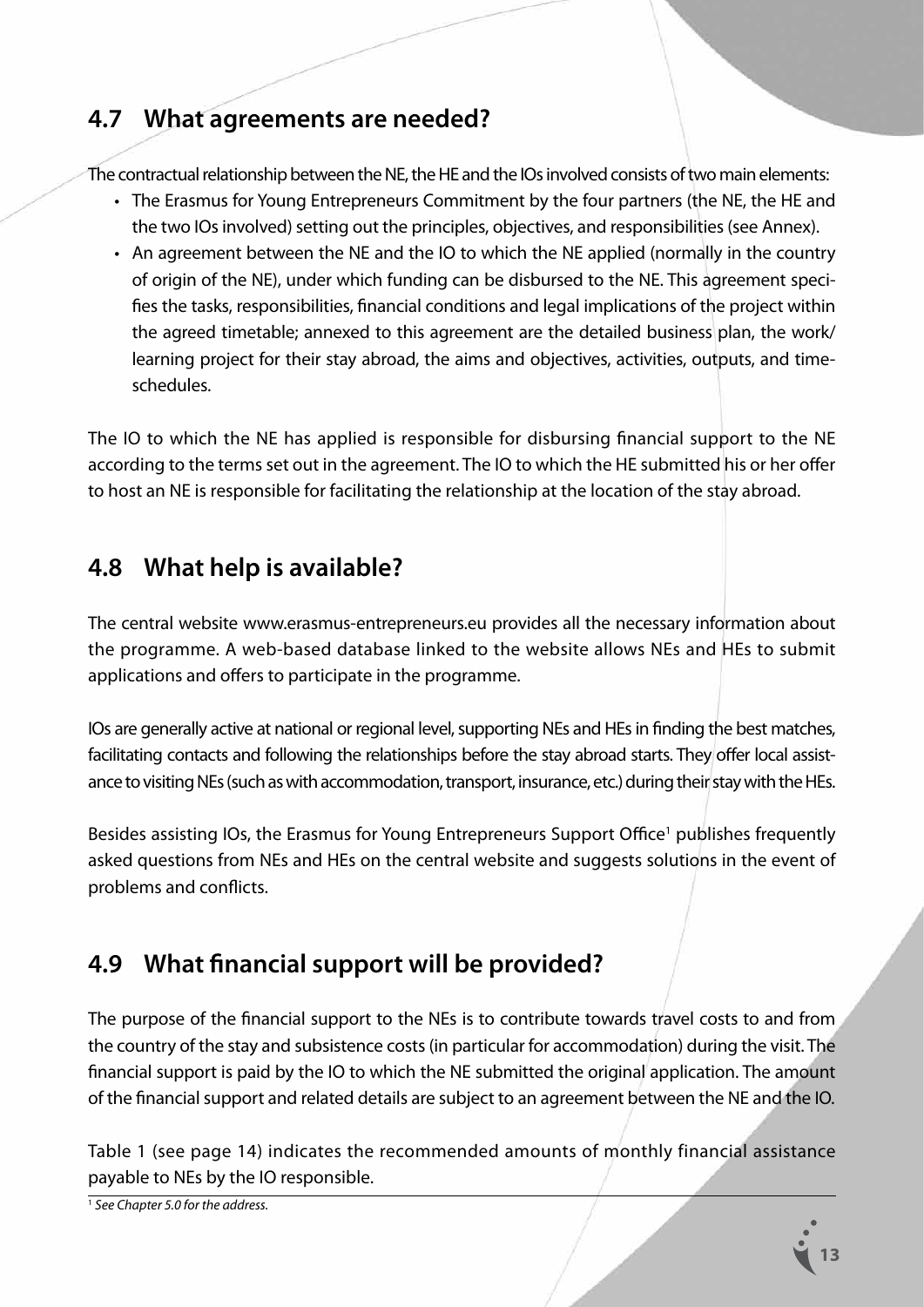The NE must provide the IO paying the financial support with proof of expenditure of the amount received. If the proven expenditure is lower than the amount of financial support that the NE might have received as an advance payment, the paying IO is entitled to claim back the excess amount already paid.

| Table 1: Recommended monthly financial assistance paid by IOs to NEs |                                                                         |  |
|----------------------------------------------------------------------|-------------------------------------------------------------------------|--|
| <b>Country of stay</b>                                               | Recommended amount per month<br>while staying in the respective country |  |
| Belgium                                                              | €830                                                                    |  |
| <b>Bulgaria</b>                                                      | €560                                                                    |  |
| <b>Czech Republic</b>                                                | €610                                                                    |  |
| Denmark                                                              | €1100                                                                   |  |
| Germany                                                              | €830                                                                    |  |
| Estonia                                                              | €670                                                                    |  |
| Ireland                                                              | €1000                                                                   |  |
| Greece                                                               | €780                                                                    |  |
| Spain                                                                | €830                                                                    |  |
| France                                                               | €900                                                                    |  |
| <b>Italy</b>                                                         | €900                                                                    |  |
| Cyprus                                                               | €780                                                                    |  |
| Latvia                                                               | €610                                                                    |  |
| Lithuania                                                            | €560                                                                    |  |
| Luxembourg                                                           | €830                                                                    |  |
| Hungary                                                              | €670                                                                    |  |
| Malta                                                                | €720                                                                    |  |
| <b>Netherlands</b>                                                   | €830                                                                    |  |
| Austria                                                              | €900                                                                    |  |
| Poland                                                               | €610                                                                    |  |
| Portugal                                                             | €780                                                                    |  |
| Romania                                                              | €560                                                                    |  |
| Slovenia                                                             | €720                                                                    |  |
| Slovakia                                                             | €610                                                                    |  |
| Finland                                                              | €950                                                                    |  |
| Sweden                                                               | €950                                                                    |  |
| United Kingdom                                                       | €1000                                                                   |  |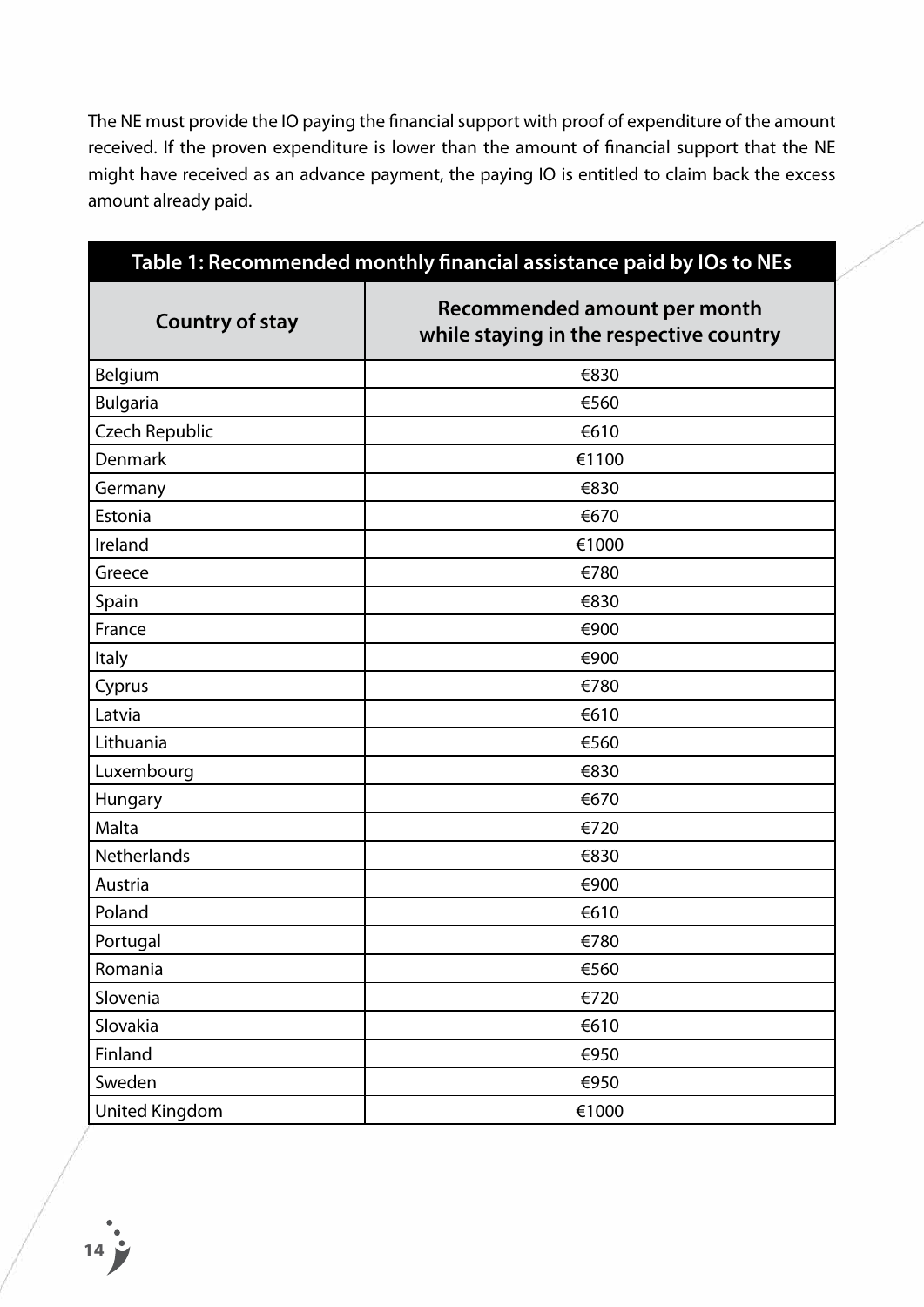### **4.10 What reports have to be produced?**

The IOs are responsible for managing the flow of information requested from NEs and HEs. The following reports are required:

- a final report from the NE describing the activities/work performed, the skills and knowledge acquired and what the NE has learned for the development of his/her own business;
- a brief from the HE on "what has been achieved" and "what should be done better next time".

These reports will be stored in the web-based database. Subject to commercial and personal confidentiality, the NEs' reports could be made available on the public website to help build up a community of good practices and possibly use "success stories" to raise awareness.

In addition, IOs submit quarterly activity reports to the Erasmus for Young Entrepreneurs Support Office, indicating structural problems and difficulties they have identified and recommendations for solutions.

### **4.11 How will the programme be evaluated?**

The programme will be regularly evaluated. In addition to the IOs, NEs, HEs and other relevant stakeholders will be invited to contribute to the evaluation. The purpose is to assess the results and impact of the programme and to make recommendations for a future continuous programme.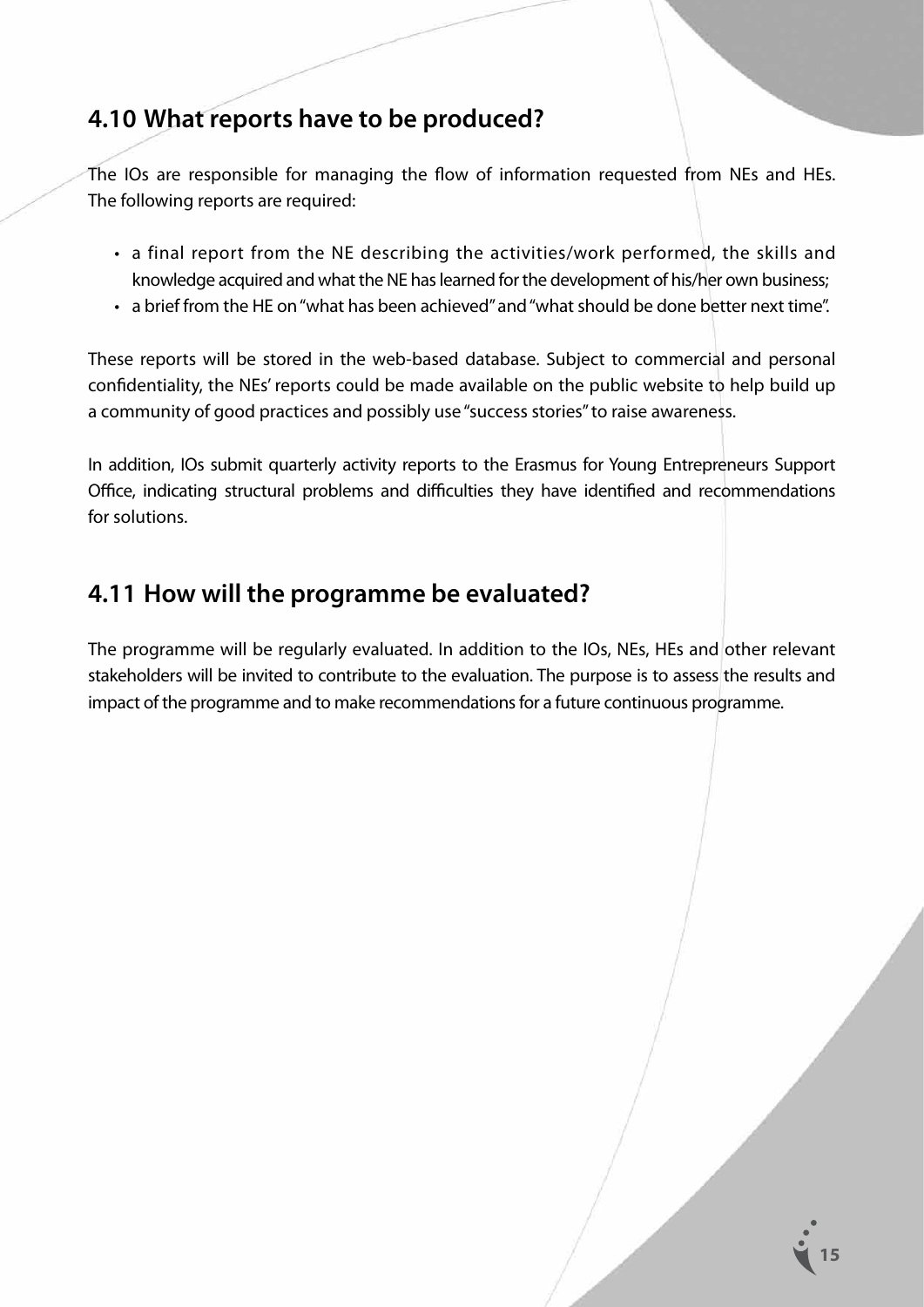## 5.0 Information and contact

For technical details and participation in the programme:

#### **Erasmus for Young Entrepreneurs Support Office**

 c/o EUROCHAMBRES, Avenue des Arts, 19 A/D B-1000 Brussels, Belgium Tel: +32 (0)2 282 08 73 Fax: +32 (0)2 280 01 91 e-mail: support@erasmus-entrepreneurs.eu web: www.erasmus-entrepreneurs.eu

For further aspects, the general framework and overarching financial aspects of the programme:

#### **European Commission**

*Enterprise and Industry Directorate-General*

Entrepreneurship Unit (E.1)

 B-1049 Brussels, Belgium

e-mail: entr-entrepreneurship@ec.europa.eu

web: http://ec.europa.eu/enterprise/entrepreneurship/support\_measures/erasmus/index.htm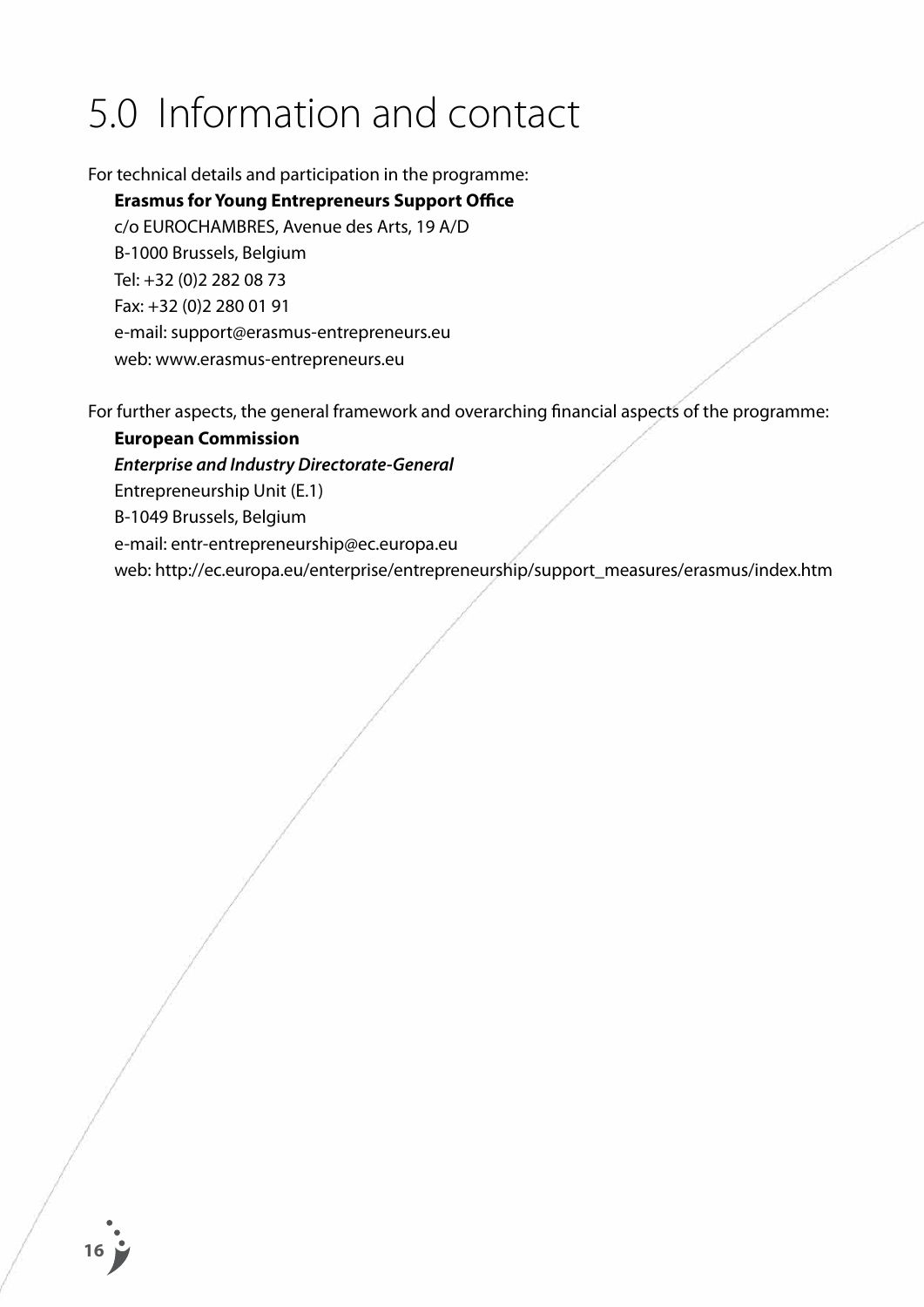| <b>Annex: Erasmus for Young Entrepreneurs Commitment</b>                                    |
|---------------------------------------------------------------------------------------------|
| <b>I. DETAILS ABOUT THE NEW ENTREPRENEUR</b>                                                |
|                                                                                             |
|                                                                                             |
| Intermediary organisation (home country) and contact person (name, function, e-mail, tel.): |
| <b>II. DETAILS ABOUT THE HOST ENTREPRENEUR</b>                                              |
|                                                                                             |
|                                                                                             |
|                                                                                             |
| Intermediary organisation (home country) and contact person (name, function, e-mail, tel.): |
|                                                                                             |
| III. SUMMARY OF THE PROPOSED STAY ABROAD                                                    |
|                                                                                             |
|                                                                                             |
|                                                                                             |
|                                                                                             |
|                                                                                             |
|                                                                                             |

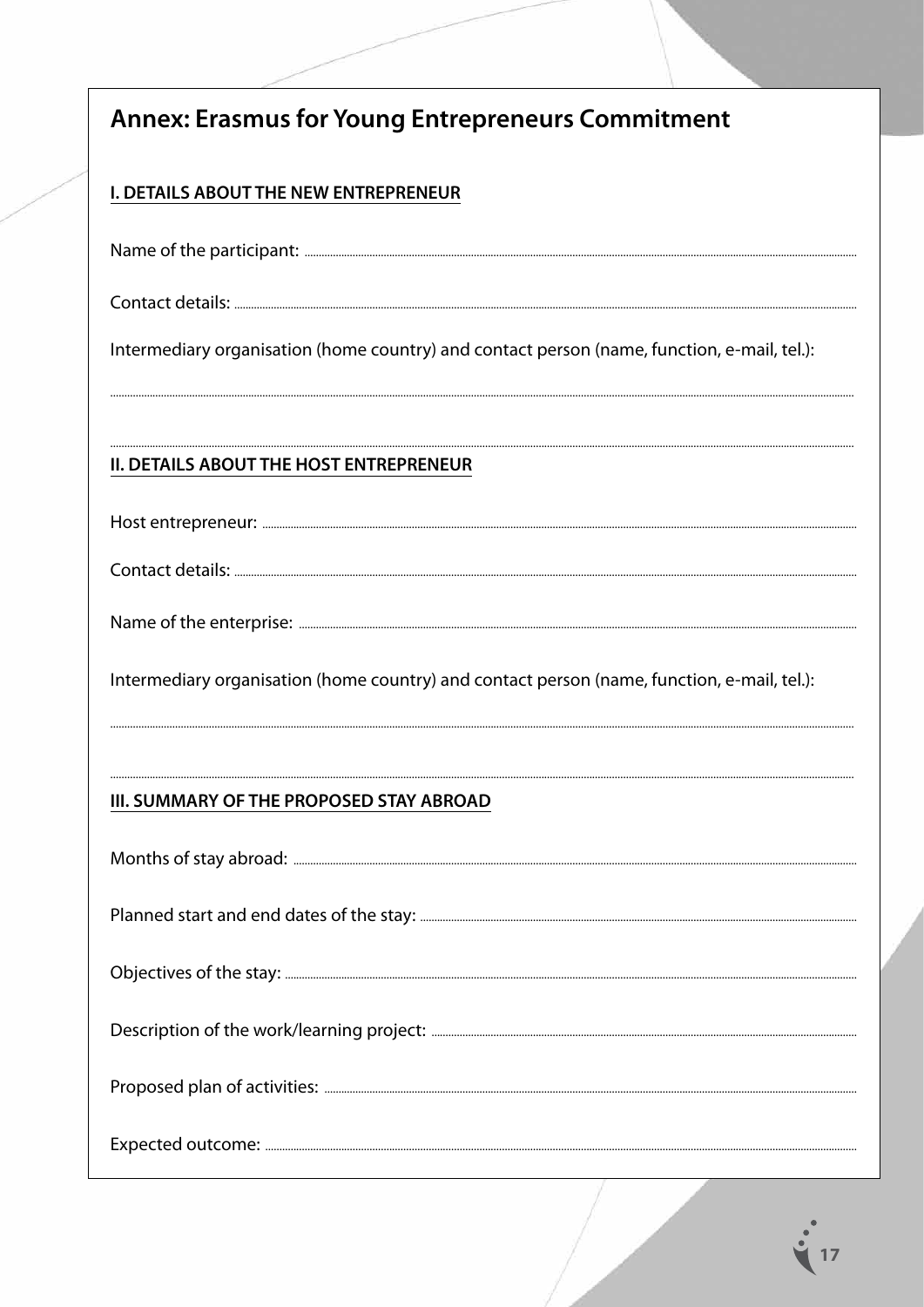#### **IV. COMMITMENT BY THE FOUR PARTIES**

**By signing this document the new entrepreneur, host entrepreneur and intermediary organisations confirm that they will abide by the principles of the Erasmus for Young Entrepreneurs Commitment attached below.**

#### **THE NEW ENTREPRENEUR UNDERTAKES TO:**

| Abide       | by the rules and regulations of the host entrepreneur, his or her usual working |
|-------------|---------------------------------------------------------------------------------|
|             | hours, code of conduct and rules of confidentiality.                            |
| Communicate | with the intermediary organisations about any problem or changes regarding      |
|             | the placement.                                                                  |
| Comply      | with all arrangements negotiated for his or her stay in order to achieve the    |
|             | stated objectives, particularly execute the planned activities and the work/    |
|             | learning project and to do his or her best to make the stay a success.          |
| Submit      | a report in the specified format, together with the requested supporting        |
|             | documentation to substantiate costs, at the end of the stay.                    |

#### **THE INTERMEDIARY ORGANISATIONS UNDERTAKE TO:**

| Select          | suitable, recently established, new entrepreneurs (NE) and host entrepreneurs   |
|-----------------|---------------------------------------------------------------------------------|
|                 | (HE) and ensure that they are both able to achieve the objectives of the stay.  |
| Facilitate      | the matching between a qualified and suitable NE and HE and ensure that         |
|                 | both parties agree on a work/learning project whose contents are transparent    |
|                 | and acceptable and whose objectives are achievable.                             |
| Prepare         | the NE and HE for the practical, professional and cultural aspects of the stay. |
| Help            | to manage transport, accommodation, visa/work permit arrangements,              |
|                 | social security cover and insurance, to the extent necessary and desired.       |
| Provide         | contact details of all parties involved and ensure that final arrangements are  |
|                 | in place before the NE leaves his or her home country.                          |
| Establish       | appropriate communication channels for all parties.                             |
| Evaluate        | progress on the project on an ongoing basis and take appropriate action         |
|                 | if required.                                                                    |
| <b>Disburse</b> | funding to the NE as appropriate, on the basis of agreed activities, milestones |
|                 | and reporting.                                                                  |
| Evaluate        | with each NE the personal and professional development achieved.                |
|                 |                                                                                 |

**18**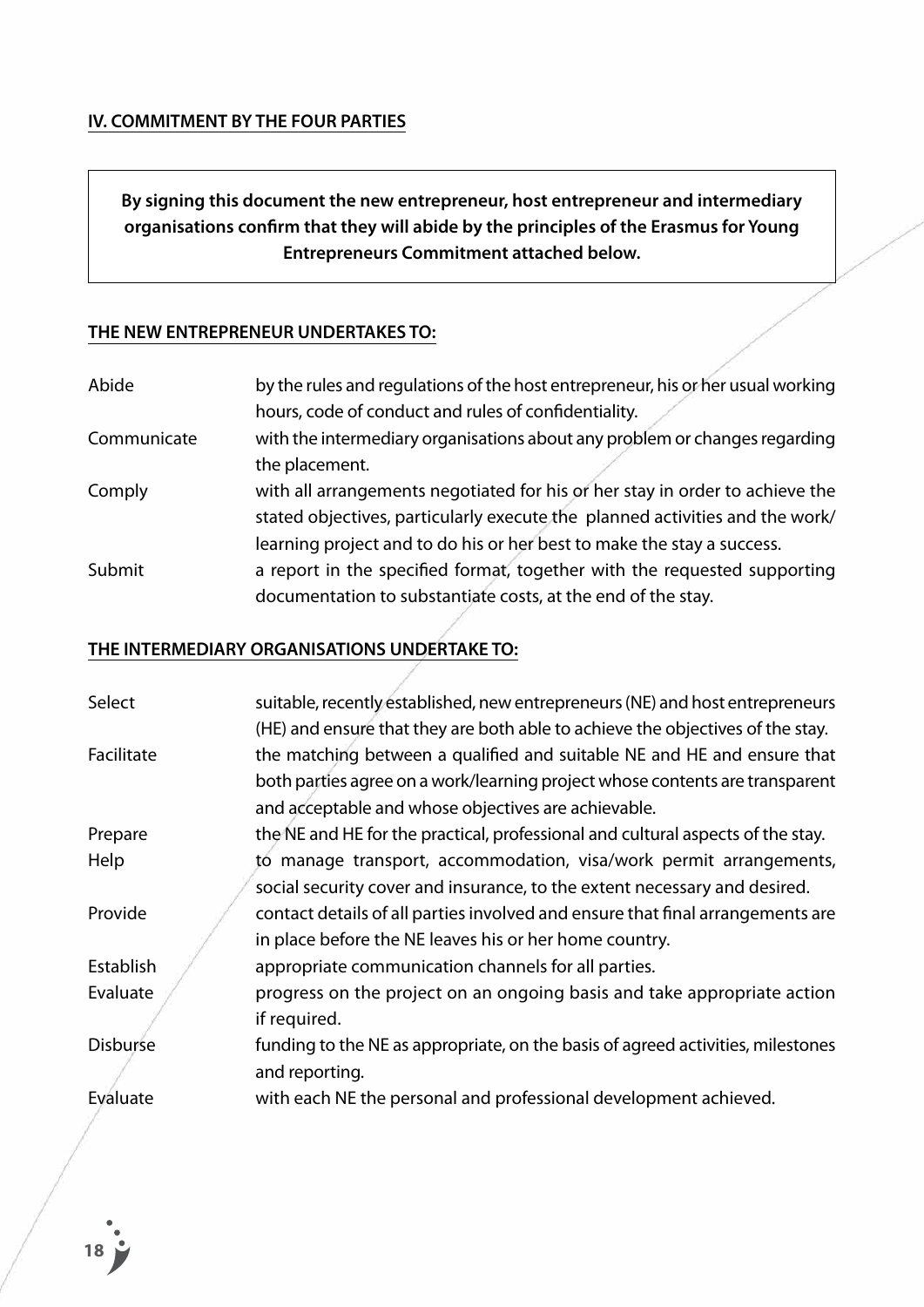#### **THE HOST ENTREPRENEUR UNDERTAKES TO:**

| Comply  | with all arrangements negotiated, particularly the NE's work/learning project,   |
|---------|----------------------------------------------------------------------------------|
|         | and to do his or her best to achieve the objectives and make the stay a success. |
| Assign  | to the NE tasks and responsibilities that match his or her knowledge, skills,    |
|         | competences and objectives and ensure that appropriate equipment and             |
|         | support are available and that the NE's work/learning objectives are achieved.   |
| Foster  | the NE's understanding of entrepreneurship and how to start-up a business.       |
| Provide | practical support if required.                                                   |
| Submit  | a report in the specified format at the end of the stay.                         |

#### **THE NEW ENTREPRENEUR:** ........................................................................................................................................ (Forename + surname)

*I agree with the above mentioned stay abroad and the principles that concern me.*

Signature of the NE **Place and date:** 

.............................................................. ..............................................................

.............................................................. ..............................................................

(Forename + surname) 

**THE NE's INTERMEDIARY ORGANISATION:** ................................................................................................................................ (Name)

*I agree with the above mentioned stay abroad and the principles that concern my IO.* 

Coordinator's signature **Place and date:** 

(Forename + surname)

(Forename + surname) 

**THE HE's INTERMEDIARY ORGANISATION:** ................................................................................................................................ (Name) *I agree with the above mentioned stay abroad and the principles that concern my IO.*  Coordinator's signature **Place and date:** .............................................................. .............................................................. (Forename + surname) **THE HOST ENTREPRENEUR:** ..................................................................................................................................... (Forename + surname) *I agree with the above mentioned stay abroad and the principles that concern me.* Signature of the HE **Place and date:** .............................................................. ..............................................................